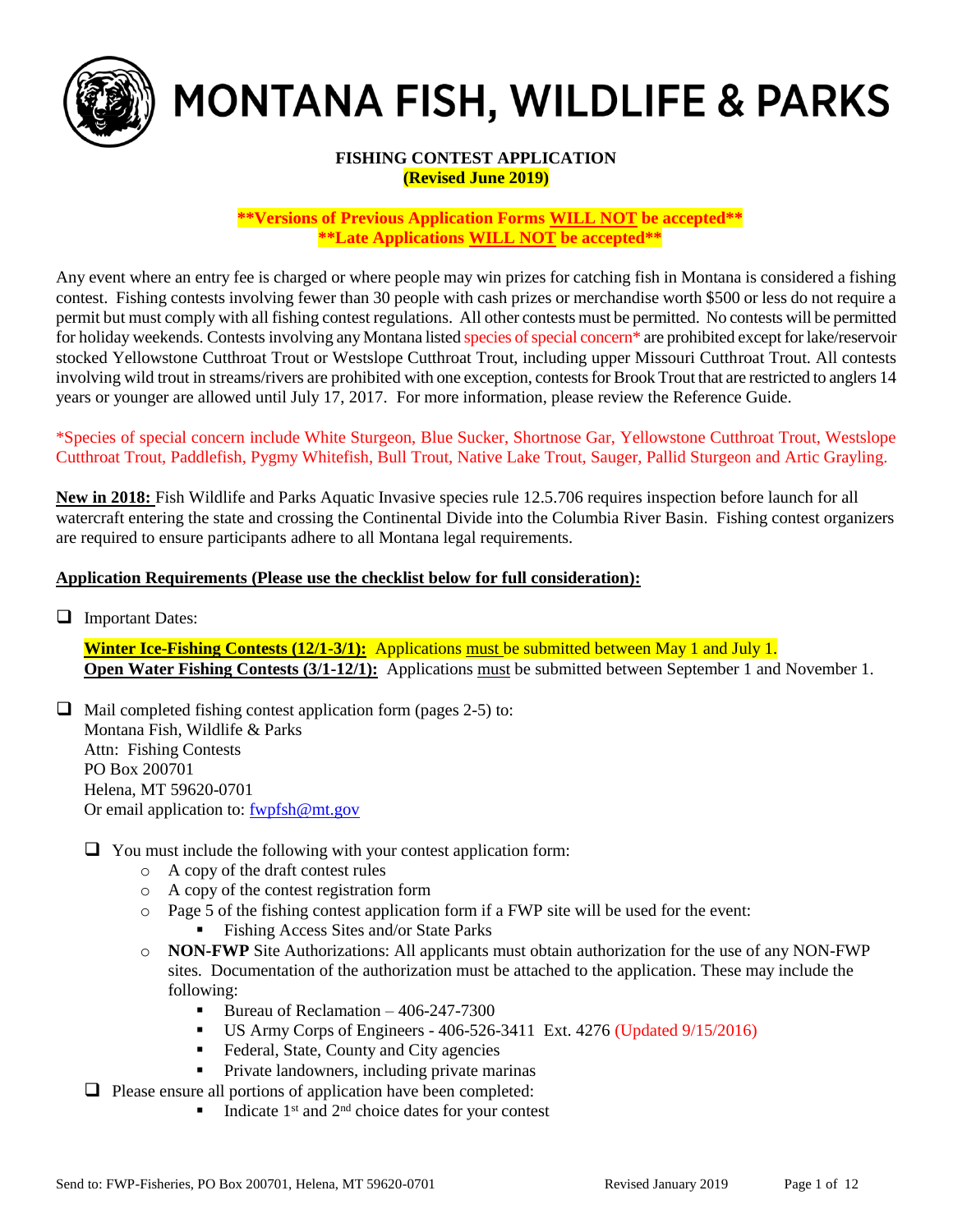# **Part I. Contact Information**

**\*Fishing contest permits will be issued to the listed sponsor (permittee). If no sponsor is listed, the permit will be issued to the contest organizer. No future permits will be issued to the sponsor and/or organizer until all reports and payments are submitted to FWP.** 

|                             | <b>Sponsor of Contest:</b>       |  |
|-----------------------------|----------------------------------|--|
| Sponsor Info<br>(Permittee) | Sponsor ALS #:                   |  |
|                             | Sponsor Address:                 |  |
|                             | <b>Sponsor Phone Number</b>      |  |
|                             | <b>Sponsor Email Address:</b>    |  |
|                             | <b>Contact Person:</b>           |  |
|                             | Contact Person ALS # or DOB:     |  |
| Organizer Info              | <b>Contact Person Address:</b>   |  |
|                             | <b>Contact Telephone Number:</b> |  |
|                             | <b>Contact Email Address:</b>    |  |
|                             |                                  |  |

# **Part II. Derby Information**

1. Name of contest:

2. List all waterbodies where contest activities will be held:

3. Designated boundaries for the contest, if any:

4. Dates and hours contest will be held (including start/stop times). You must list 1<sup>st</sup> and 2<sup>nd</sup> date choices for your contest. Competing applications for the 1<sup>st</sup> choice date will be evaluated using the criteria listed in Montana statute 87-3-121 and established Waterbody Management Plans.

|                           | Date(s) | <b>Start Time(s)</b> | Stop Time(s) |
|---------------------------|---------|----------------------|--------------|
| 1 <sup>st</sup><br>choice |         |                      |              |
| $2nd$ choice              |         |                      |              |
|                           |         |                      |              |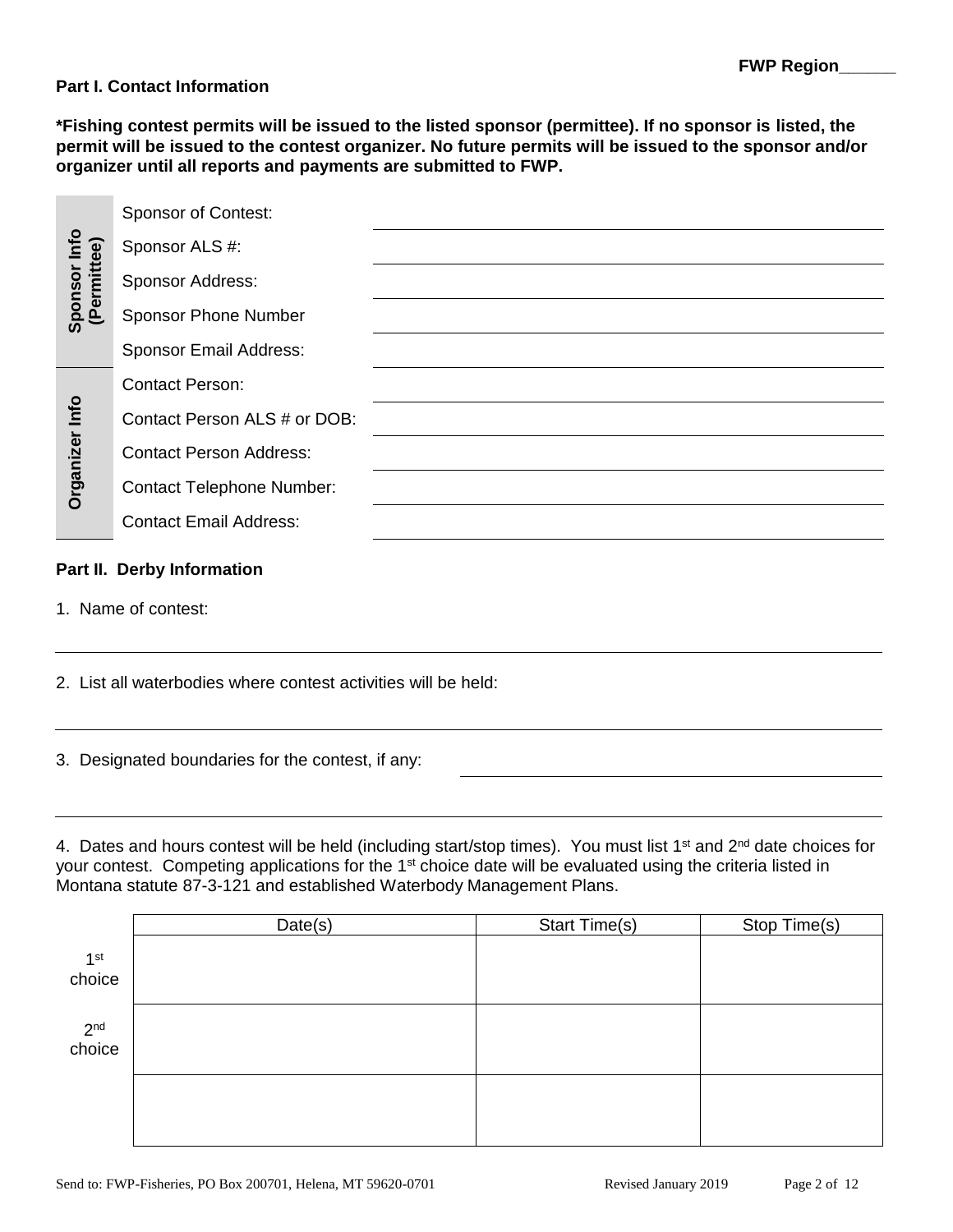|            |  | 5. List ALL specific fish species to be included in the contest (e.g. Rainbow Trout, Smallmouth Bass; not trout |  |  |  |  |
|------------|--|-----------------------------------------------------------------------------------------------------------------|--|--|--|--|
| and bass): |  |                                                                                                                 |  |  |  |  |

6. List ALL Fishing Access Sites or State Parks that will be used for fishing access or contest functions such as registration and awards:

| 7. Entry fee to be charged:<br>Per Angler: _________ Per Team: _______ # on a team: ________ Other Fees (specify): _______________ |                                                                                                                                                                                                                                |
|------------------------------------------------------------------------------------------------------------------------------------|--------------------------------------------------------------------------------------------------------------------------------------------------------------------------------------------------------------------------------|
| 8. Estimated number of participating anglers: ____________                                                                         |                                                                                                                                                                                                                                |
| Estimated number of participating watercraft: In state: Out of state:                                                              |                                                                                                                                                                                                                                |
| 9. Is there a cap of the # of anglers or angler teams that can participate in the event? _____Yes _____No                          |                                                                                                                                                                                                                                |
| 9a. If yes, what is the cap: # of teams__________ Total # of Anglers:___________                                                   |                                                                                                                                                                                                                                |
| 10. Estimated total number of persons involved in the event (anglers, organizers, & spectators): _________                         |                                                                                                                                                                                                                                |
| 11. Is this a catch and release event? Yes                                                                                         | No control of the North State of the North State of the North State of the North State of the North State of the North State of the North State of the North State of the North State of the North State of the North State of |
| 12. What measures are proposed to decrease fish mortality during the fishing contest and how will they be<br>enforced?             |                                                                                                                                                                                                                                |
|                                                                                                                                    |                                                                                                                                                                                                                                |
|                                                                                                                                    |                                                                                                                                                                                                                                |

13. Location name and address of starting and check-in points:

14. Location name, date and time of rules meeting:

15. Location name, date and time of weigh-in:

| 16. Requirements for participation (e.g. MT fishing license, live wells, safety equipment, proof of inspection for |  |  |  |  |
|--------------------------------------------------------------------------------------------------------------------|--|--|--|--|
| out of state watercraft):                                                                                          |  |  |  |  |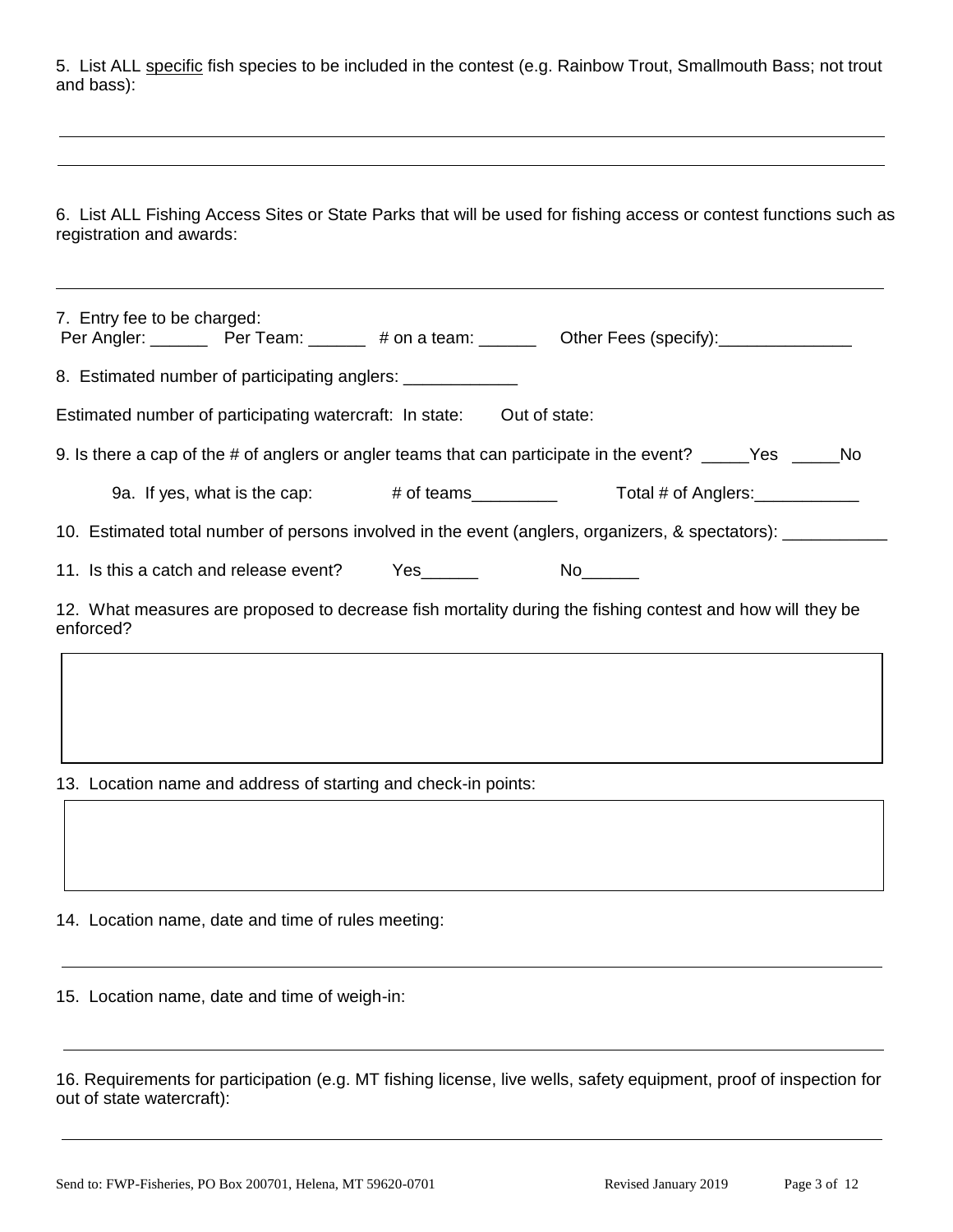# **PART III. Other**

1. Describe contest format including basis for awarding prizes (Be specific: longest or heaviest individual or combination of fish, etc.):

2. What measures are proposed to avoid or reduce conflict with other waterbody and site users?

3. What measures are proposed to prevent the introduction and spread of aquatic invasive species and how will they be enforced? How is proof of inspection going to be verified for participants where proof of inspection before launch is required?

4. Other comments or information: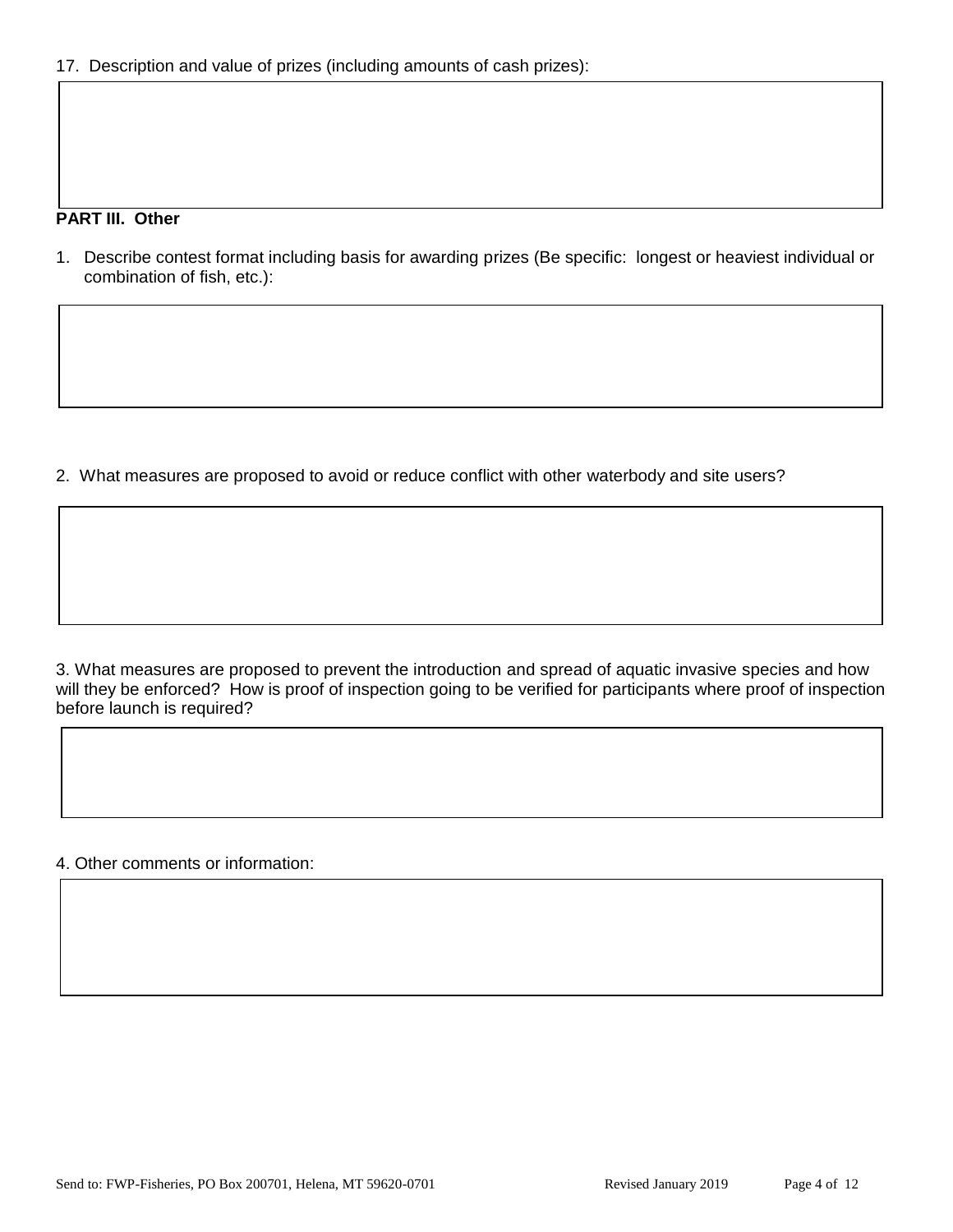#### **If FWP sites are NOT involved, please sign below. If an FWP site is involved, please continue to Part IV.**

# **SIGNATURE REQUIRED**

I am authorized to serve as a representative for this event. I certify that the information given by me in this application is true, accurate, and complete to the best of my knowledge. I agree to comply with the terms and conditions listed on the permit. I understand that failure to comply with the terms and conditions of the event or failure to submit records within 30 days of the conclusion of the event may result in loss of future opportunities to obtain a permit.

#### **Applicant Signature**

**Date**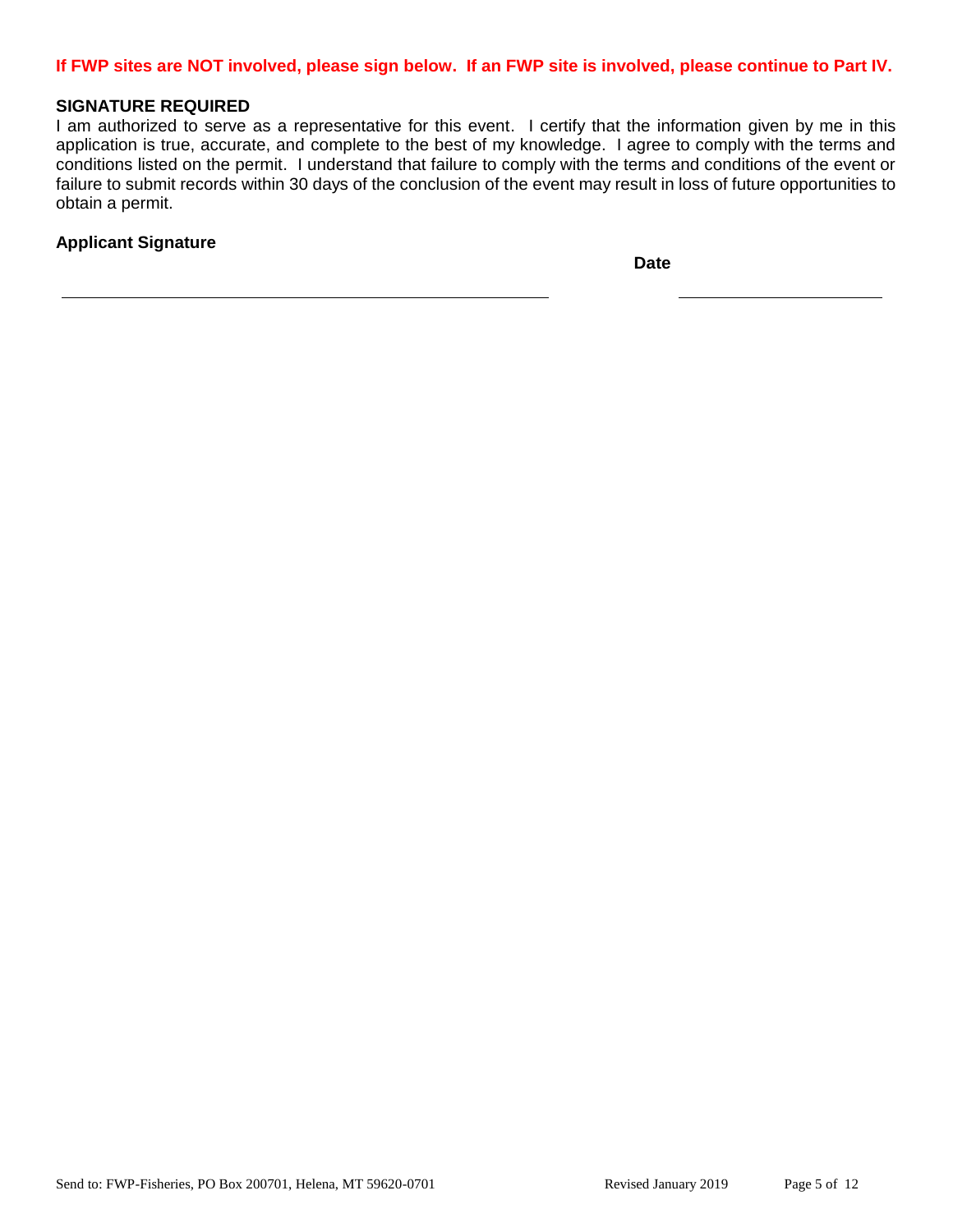# **PART IV. SPECIAL USE PERMIT FEES**

# *This page MUST be completed for contest with 30 or more people and involving FWP fishing access sites or state parks.*

FWP assesses a special use permit fee of \$3 per participant for all fishing contests with 30 or more people using FWP administered fishing access sites or state parks. The fee is used to off-set the cost of administering the event, including but not limited to site clean-up, latrine pumping, road plowing and maintenance/monitoring. FWP may adjust this fee on a case-by-case basis. Examples that may warrant a fee reduction include: contests organized primarily for children under the age of 13; contests conducted by nonprofit organizations; and contests when proceeds are donated to a nonprofit organization, a charitable cause, or educational programs. Fee adjustment decisions are the responsibility of FWP and are based on the information provided in this permit application. Please complete the remainder of this page to help FWP determine the fee amount. The contest organizer is responsible for submitting all owed fees within 30 days after the conclusion of the contest**.** Organizers will receive a Fee Payment Form with their permit.

#### **1. Names of FWP Fishing Access Sites or State Parks that would be utilized or affected by contest:**

|  | Name of site:<br>Name of site:                                                                                                                                         |
|--|------------------------------------------------------------------------------------------------------------------------------------------------------------------------|
|  | Name of site: <u>_________________</u>                                                                                                                                 |
|  | 2. Estimated number of participating anglers in contest: ________                                                                                                      |
|  | 3. Check those that apply:<br>Contest organized by a 501(c)(3) nonprofit organization. You must include a copy of your IRS tax-exempt<br>status with your application. |
|  | Proceeds from this event will be donated to a nonprofit organization or charitable cause.                                                                              |
|  | Name of nonprofit organization or charitable cause: ____________________________                                                                                       |
|  | Percentage of proceeds that will be donated (check one):<br>$\Box$ 75% $\Box$ 50% $\Box$ 25%<br>$\Box$ Other:<br>100%                                                  |

 $\Box$  Contest is organized primarily for children under the age of thirteen (majority of participants are children).

#### **SIGNATURE REQUIRED**

I am authorized to serve as the representative for this event. I certify that the information given by me in this application is true, accurate, and complete to the best of my knowledge. I agree to comply with the terms and conditions listed on the permit. I understand that permit fees may apply to this event. I understand that failure to comply with the terms and conditions of the permit or failure to submit records and fees, if applicable, within thirty days following the conclusion of the event may result in loss of future opportunities to obtain a permit.

#### **Applicant Signature:**

**Date**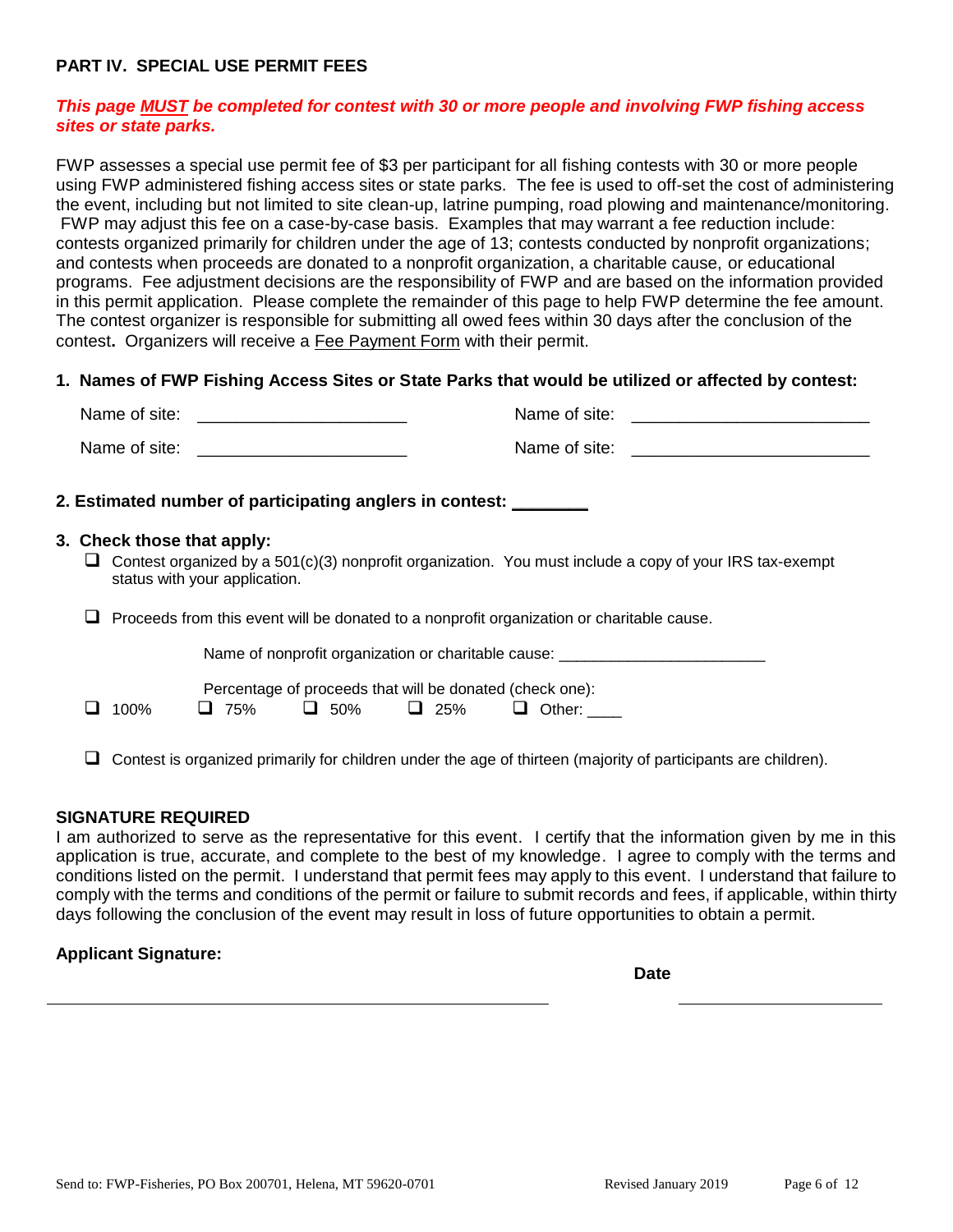# **MONTANA FISHING CONTEST LAWS AND RULES**

# **MONTANA STATUTES**

#### **87-3-121. Conditions for award of prizes.**

(1) It shall be unlawful for any person, firm, corporation, association, or club to offer or give any prize, gift, or anything of value in connection with or as a bag limit prize for the taking, capturing, killing, or in any manner acquiring any game, fowl, fur-bearing animals, or any bird or animal now or that shall be hereafter protected in any way by the fish and game laws of the state of Montana.

(2) The commission shall adopt rules to regulate contests by a person, firm, corporation, association, or club that intends to offer or give a prize, gift, or anything of value in connection with or as a prize for the taking, capturing, killing, or in any manner acquiring fish that are protected under Title 87. The commission's rules must be based on the commission's duty under Title 87 to protect, preserve, and propagate fish in the state.

(3) This section shall not be construed to prohibit the award of prizes for any one game bird or fur-bearing animal on the basis of size, quality, or rarity.

 **History:** En. Sec. 1, Ch. 82, L. 1935; re-en. Sec. 3744.1, R.C.M. 1935; amd. Sec. 1, Ch. 48, L. 1974; R.C.M. 1947, 26- 809; amd. Sec. 1, Ch. 346, L. 1987.

# **FWP Rules for Regulation of Fishing Contests**

#### [12.7.801](http://arm.sos.state.mt.us/12/12-429.htm) DEFINITION

(1) "Fishing contest" is any event, contest, derby or tournament where an entry fee is charged or where people are expected to compete to win prizes or cash based on the capture of an individual fish or combination of fish. Fishing contests involving fewer than 30 people with cash prizes or merchandise worth \$500 or less do not require a permit but must comply with the provisions of this subchapter.

> AUTH: 87-3-121, MCA IMP: 87-3-121, MCA

#### [12.7.802](http://arm.sos.state.mt.us/12/12-429.htm) APPLICATION

(1) Any individual, club, organization or business wishing to sponsor a fishing contest on a body of water open to public fishing must submit an application to the department of Fish, Wildlife and Parks as specified in this rule.

(2) Applications must be submitted between September 1 and November 1 for open water contests proposed for the following March 1 through December 1;

(a) applications for benefit fundraising contests received later than November 1 may be accepted.

(3) Applications must be submitted between May 1 and July 1 for ice fishing contests proposed for the following December 1 through March 1;

(a) applications for benefit fundraising contests received later than July 1 may be accepted.

(4) Contest sponsors must provide documentation that they have approval to use each fishing access site not under the ownership or control of the department that is listed in the application.

(5) Contest sponsors are responsible for notifying participants of any public safety concerns associated with the contest.

(6) Contest sponsors are responsible for notifying participants that boats and trailers must be cleaned before and after the contest to prevent transport and introduction of aquatic nuisance species.

> AUTH: 87-3-121, MCA IMP: 87-3-121, MCA

#### [12.7.803](http://arm.sos.state.mt.us/12/12-429.htm) EVALUATION AND RECOMMENDATION

(1) The department will evaluate the application based on the following criteria:

a) impacts of the contest on the fish population of the host body of water, the aquatic ecosystem and the immediate area;

b) Compatibility of the contest with fisheries management objectives for the water;

(c) purse or participation limits (limits may or may not be imposed depending upon public comments received or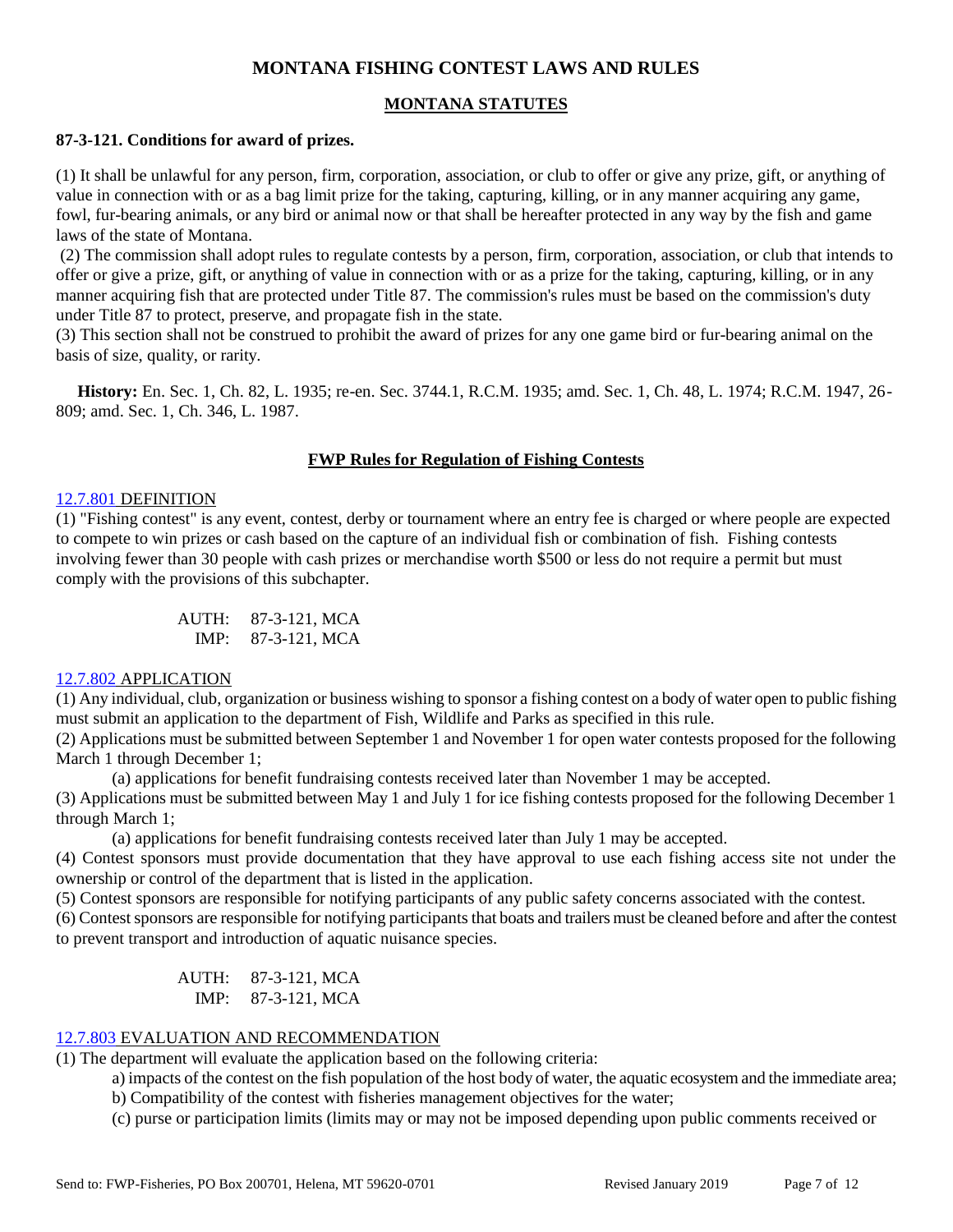potential conflict with other users);

(d) conflicts with other contests proposed for a body of water;

(e) compliance with contest rules, conditions or reporting requirements for previously sponsored contests;

(f) environmental conditions (such as relevant historic high water temperatures) and compatibility of check-in format with successful release of live fish for catch and release contests; and

(g) contest boundaries.

(2) The department will give public notice of all contests and provide an opportunity for public comment on each application.

AUTH: 87-3-121, MCA IMP: 87-3-121, MCA

#### [12.7.804](http://arm.sos.state.mt.us/12/12-430.htm) COMPETING APPLICATIONS

(1) When two or more contests are proposed on a single body of water the department will approve applications which:

(a) offer the best opportunities for public benefits by furthering knowledge of angling ethics and aquatic ecology;

(b) have been approved historically;

(c) have had good participation; and

(d) have a good record of compliance.

(2) The department may request that applicants competing for a permit on the same or consecutive weekends resolve conflicts and allocate limited dates among themselves.

> AUTH: 87-3-121, MCA IMP: 87-3-121, MCA

#### [12.7.805](http://arm.sos.state.mt.us/12/12-430.htm) DEPARTMENT DECISION

(1) The department will issue a decision regarding applications no later than February 1 for open water contests or October 1 for ice-fishing contests. The department may approve an application as submitted, approve an application with modifications or deny an application. When an application is approved with modifications, the applicant must respond to the department within 20 days of receipt of the department's written decision if the modifications are unacceptable. Failure to do so will constitute acceptance of the decision.

(2) An application may be denied if in the opinion of the department any of the following are found to exist:

(a) the contest will have detrimental impacts on fish populations, the aquatic ecosystem or the surrounding area;

(b) the contest would conflict with management goals for the host water;

(c) the contest conflicts with other proposed contests or intended uses of the host water;

(d) the proposed contest would be held during a period of heavy recreational use on the host body of water, increasing the likelihood of conflicts with other users; and

(e) there is significant public opposition to the proposed contest based on biological or recreational conflict

concerns. Public comments will be provided to the sponsor on request.

(3) Conditions may be placed on contests to:

(a) minimize fish mortality in catch and release contests;

(b) regulate harvest;

(c) reduce user conflicts; or

(d) require supplemental trash removal, restroom facilities, or other maintenance at department access sites when routine facilities and maintenance are inadequate for the contest.

(4) Contests may not be scheduled and approved for consecutive weekends on any body of water less than 100,000 surface acres in size.

(5) Contests may not be scheduled on holiday weekends, including but not limited to Memorial Day, Fourth of July, and Labor Day.

(6) The department will notify the applicant of its decision by mail. The department shall notify the public with an announcement released to all major state newspapers and through notice published on the department website.

> AUTH: 87-3-121, MCA IMP: 87-3-121, MCA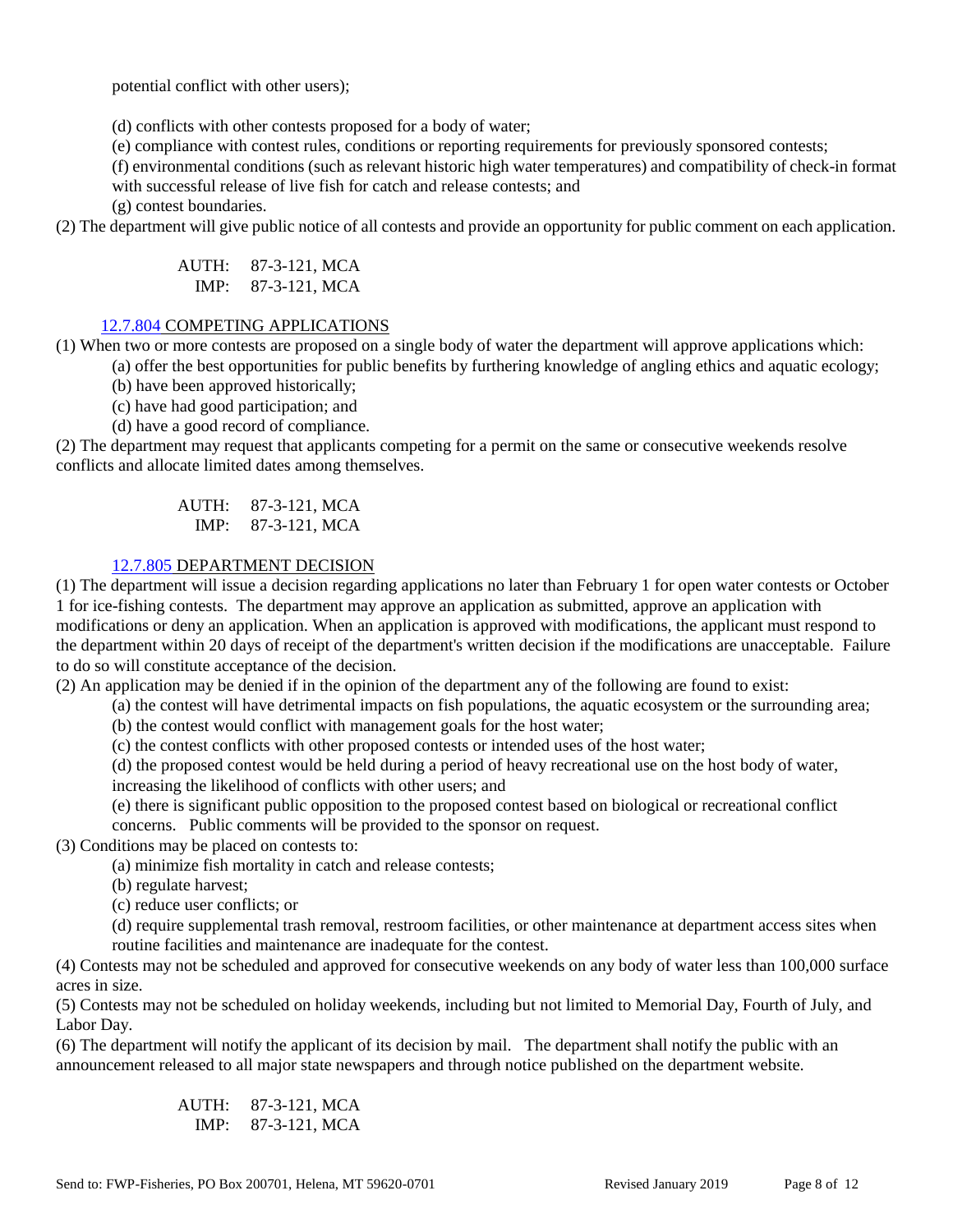#### [12.7.806](http://arm.sos.state.mt.us/12/12-431.htm) REPORTING REQUIREMENTS

(1) Within 30 days after an approved fishing contest, the sponsor shall report to the department information on the success of contest participants on forms provided at the time of contest approval.

> AUTH: 87-3-121, MCA IMP: 87-3-121, MCA

#### [12.7.807](http://arm.sos.state.mt.us/12/12-431.htm) PROHIBITED CONTESTS

(1) Contests involving any Montana listed species of special concern are prohibited except the following:

(a) Contests are allowed for lake/reservoir stocked Yellowstone Cutthroat Trout ( Oncorhynchus clarki bouvieri ) or Westslope Cutthroat Trout ( Oncorhynchus clarki lewisi ) including upper Missouri Cutthroat Trout.

(2) All contests involving wild trout ( Salmo Onchorynchus or Salvelinus ) in streams/rivers are prohibited. Contests for Brook Trout (Salvelinus fontinalis) that are restricted to anglers 14 years or younger are allowed until July 17, 2017.

> AUTH: 87-3-121, MCA IMP: 87-3-121, MCA

#### [12.7.808](http://arm.sos.state.mt.us/12/12-432.htm) WAIVER

(1) Upon a showing of good cause, the department may waive the application of any rule except where waiver is precluded by statute.

(2) During approved catch-and-release fishing contest hours, fish caught for contest purposes and released alive by contest participants are not considered part of their daily limit. Contest participants may not have more than the daily limit in their possession at any time. All fish must be released alive at the end of the day unless the fish died as a result of handling during the contest.

> AUTH: 87-3-121, MCA IMP: 87-3-121, MCA

#### [12.7.809](http://arm.sos.state.mt.us/12/12-432.htm) APPEAL TO THE COMMISSION

(1) The applicant or any person supporting or opposing an application may appeal the decision of the department to the commission. An appeal may be made on any grounds or arguments made to the department during the department's evaluation and consideration of the application. A notice of appeal must be filed with the commission within 20 days of written notice of the department's decision.

(2) The commission's decision to approve the application as submitted, to approve the application with modifications or to deny the application will be made on the criteria of ARM [12.7.805.](http://arm.sos.state.mt.us/12/12-430.htm) The commission's decision will be final. (History Sec. 87-2-121 MCA; IMP, Sec. 87-3-121 MCA; New, 1995 MAR p. 367, Eff. 3/17/95.)

# **[12.5.706](http://www.mtrules.org/gateway/ruleno.asp?RN=12%2E5%2E706)** IDENTIFIED AREAS THREATENED WITH AQUATIC INVASIVE SPECIES AND APPLICABLE QUARANTINE MEASURES

(1) Because of the known existence of aquatic invasive mussels in the areas defined in ARM [12.5.707,](http://www.mtrules.org/gateway/ruleno.asp?RN=12.5.707) the department has identified all other areas of the State of Montana as an invasive species management area because of the threat of infestation of aquatic invasive mussels.

(2) The department has determined the following quarantine measures are necessary to prevent the spread of aquatic invasive mussels:

(a) vessels and equipment approaching a department inspection station must stop for inspection as directed;

(b) vessels and equipment entering the state that do not approach a department inspection station must be inspected for aquatic invasive species prior to launching in any Montana water body, unless previously approved by the department for local use only;

(c) vessels and equipment traveling across the Continental Divide into the Columbia River Basin that have been used on waters outside of the Columbia River Basin must be inspected at a

department inspection station prior to launching within the Columbia River Basin. The department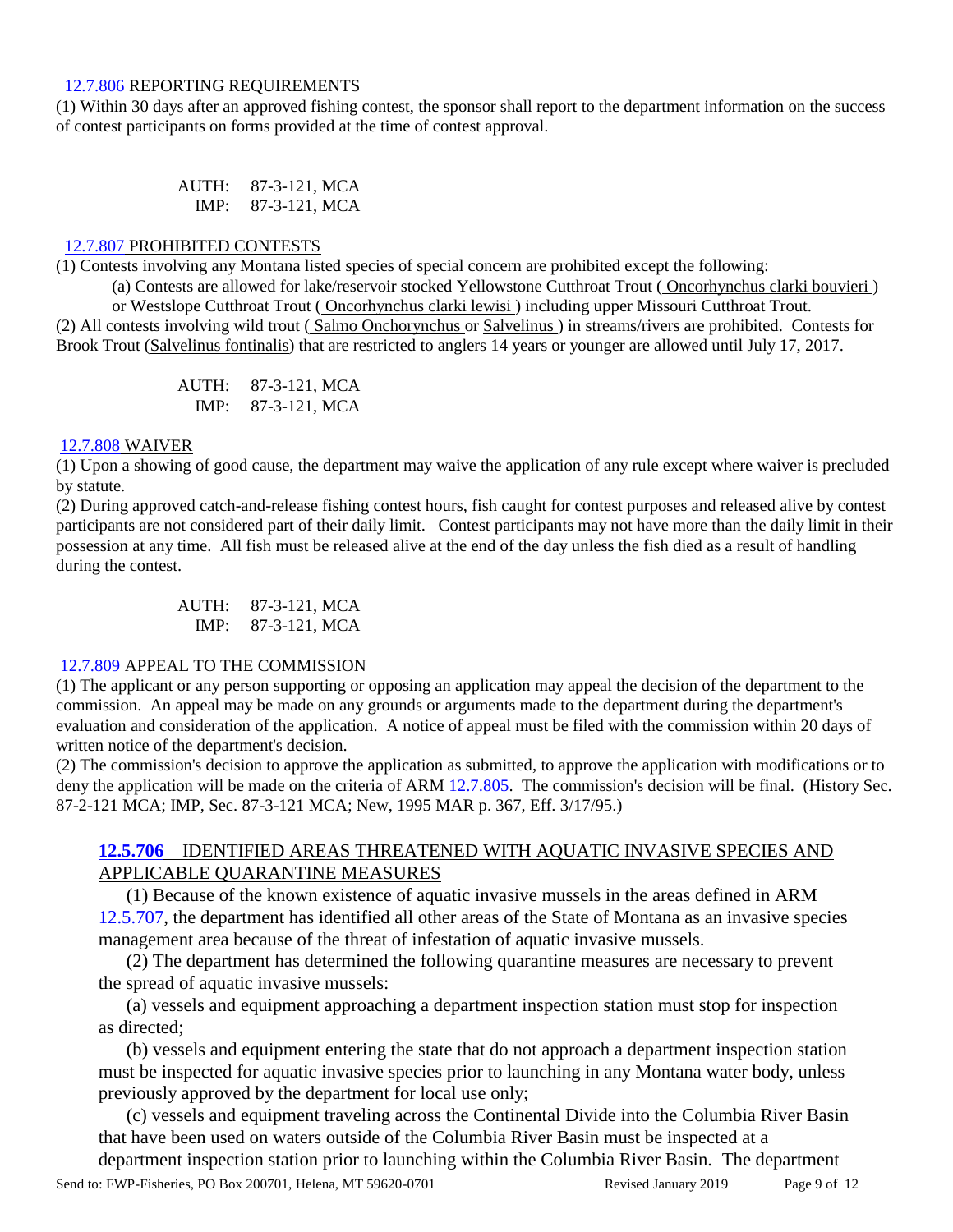will post approved inspection stations and operating hours at fwp.mt.gov;

(d) upon removing a vessel from any surface waters and before leaving the associated boat launch or parking area, all aquatic vegetation must be removed from the vessel, trailer, and equipment;

(e) transport of surface water is prohibited unless authorized by the department;

(f) live aquatic bait and fish must be transported in clean non-surface water where allowed in current public fishing regulations;

(g) reasonable measures must be taken to dry or drain all compartments or spaces that hold water, including emptying bilges, applying absorbents, and ventilation; and

(h) areas subject to inspection include but are not limited to:

(i) the exterior of the vessel;

(ii) livewells;

(iii) bait buckets;

(iv) ballast tanks;

(v) bilge areas; and

(vi) trailer transporting vessel.

(3) Any vessel at an inspection station found with invasive species, or any vessel containing residual water that has been in infested water in the last 30 days, will be decontaminated by AIS staff as arranged by the department. Infested waters that contain microscopic AIS species are identified on the map titled "Mussel-Infested States and Waterbodies" available at fwp.mt.gov. AIS staff shall refer to the map or to the most current known information.

(4) Decontamination methods on vessels subject to (3) may include hot water washing, hot water flushing, and drying time, including interior portions of complex engine systems and pumps. A decontamination order may be issued that requires a drying period as directed by the department. The drying time will depend on weather conditions. During the drying period, the department may lock the vessel to the trailer to prevent launching. The department will be responsible for arranging the time and location to unlock the vessel when the drying time is complete. It is prohibited for anyone other than authorized department staff to remove the lock during the drying time. If a vessel requires a drying period as part of the decontamination process, then the vessel must pass a second inspection prior to launching in Montana waters in order to be considered decontaminated.

(5) Upon inspection and/or decontamination, proof of compliance on any requirements will be provided and must be shown upon request.

(6) Emergency response vehicles and equipment engaging in emergency response activities are exempt.

(7) Violation of this rule is subject to penalty under [80-7-1014,](http://leg.mt.gov/bills/mca/title_0800/chapter_0070/part_0100/section_0140/0800-0070-0100-0140.html) MCA.

# **[12.5.707](http://www.mtrules.org/gateway/ruleno.asp?RN=12%2E5%2E707)** IDENTIFIED BODIES OF WATER CONFIRMED OR SUSPECTED FOR AQUATIC INVASIVE MUSSELS

(1) The department has identified the following bodies of water as invasive species management areas because they are infested with confirmed or suspected aquatic invasive mussels:

(a) Canyon Ferry Reservoir; and

(b) Tiber Reservoir (Lake Elwell).

(2) The department has determined the following quarantine measures are

necessary to prevent further spread of the species from these bodies of water:

(a) all vessels and equipment launched or having otherwise entered the

water bodies listed in (1) must be inspected and, if directed by the department, decontaminated at a department decontamination station as required in ARM [12.5.706](http://www.mtrules.org/gateway/ruleno.asp?RN=12.5.706) prior to leaving the water body. The following are exempt: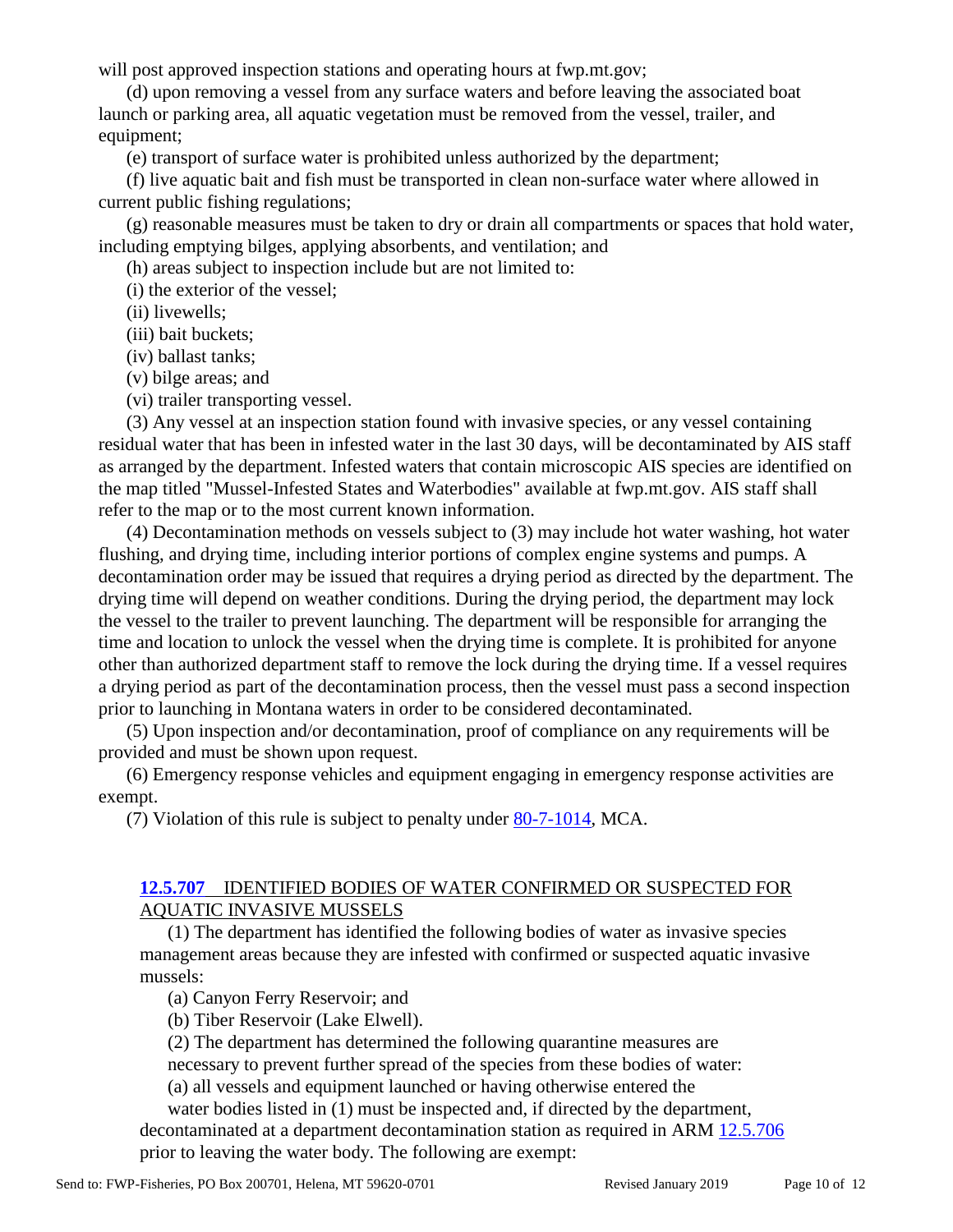(i) vessels approved by the department for local travel only (vessels approaching a department inspection station must still stop as directed pursuant to ARM [12.5.706\)](http://www.mtrules.org/gateway/ruleno.asp?RN=12.5.706);

(ii) emergency response vehicles and equipment engaged in emergency response activities.

(b) when an approved or decontaminated vessel leaves the water bodies

listed in (1), all aquatic bait and fish must be transported without water.

(3) Any rules or regulations for boat ramps or boat launching on the water

bodies listed in (1) operated by the Bureau of Reclamation are considered rules adopted pursuant to the authority of the department for enforcement of these sites.

(4) Upon inspection and/or decontamination, proof of compliance on any requirements will be provided and must be shown upon request.

(5) Violation of this rule is subject to penalty under [80-7-1014,](http://leg.mt.gov/bills/mca/title_0800/chapter_0070/part_0100/section_0140/0800-0070-0100-0140.html) MCA.